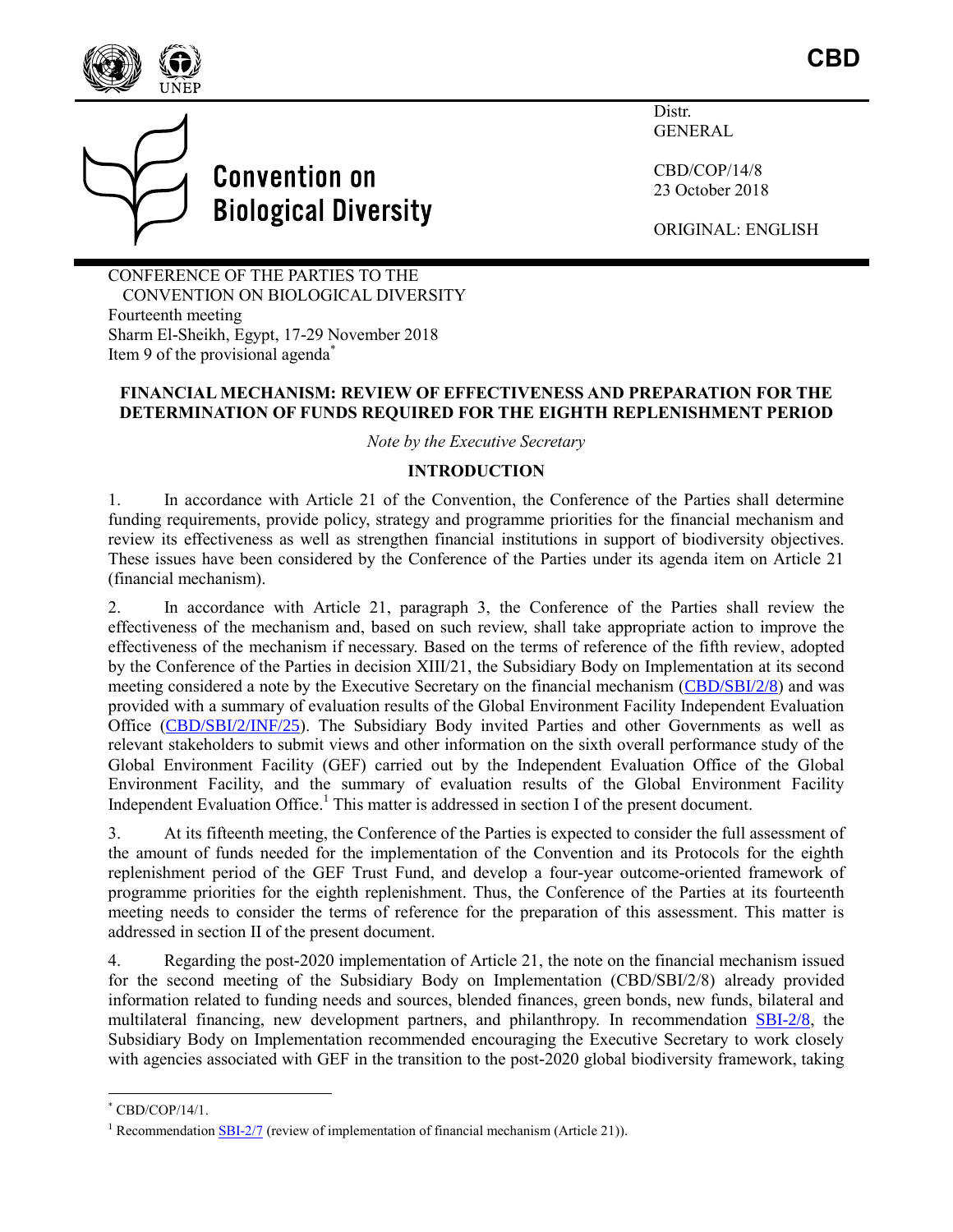CBD/COP/14/8 Page 2

into account the need to promote greater synergies between GEF and other financing mechanisms. Section III of the present document examines potential pathways to make better use of various sources of funding, in line with recommendation 2/8. This section can be further considered in the context of the elaboration and implementation of funding components of the post-2020 global biodiversity framework.

5. Section IV provides some suggested recommendations.

### **I. FIFTH REVIEW OF THE EFFECTIVENESS OF THE FINANCIAL MECHANISM**

### **A. Submissions from Parties**

6. In response to the invitation from the second meeting of the Subsidiary Body on Implementation, the Executive Secretary issued notification No. 2018-066 to the Convention's national focal points and relevant stakeholders, requesting views and other information on the sixth overall performance study of GEF and the summary of evaluation results of the GEF Independent Evaluation Office. By the time of writing, submissions had been received from Colombia, the European Union and its Member States, and the Syrian Arab Republic and made available through the Convention's website at: [https://www.cbd.int/financial/review.shtml.](https://www.cbd.int/financial/review.shtml)

7. According to one submission, a group of Parties consider the sixth overall performance study, conducted by the GEF's Independent Evaluation Office and completed in December 2017, as a good basis for the fifth review of the effectiveness of the financial mechanism owing to the extensiveness and relevance of the evaluative evidence that it contains. Indeed, the sixth overall performance study is based on the findings of 29 evaluations and studies, conducted over the past three years. The evaluations employ a variety of qualitative and quantitative approaches, including geospatial analyses and field visits to 43 countries across all GEF regions. The sixth overall performance study also draws on the terminal evaluation reviews of 1,184 completed GEF projects and covers the full GEF portfolio of 4,433 approved projects from the pilot phase through the end of June 2017.

8. The submission noted that the wealth of information included several biodiversity-specific evaluations, such as the impact evaluation of GEF support to protected areas and protected area systems, an evaluation of GEF-funded projects on access and benefit-sharing (ABS) and the Nagoya Protocol, a study to assess GEF support to address illegal wildlife trade through the GEF Global Wildlife Program, and an evaluation of GEF support to biodiversity mainstreaming, in addition to such themes as evaluations of GEF engagement with indigenous peoples, of the System for the Transparent Allocation of Resources (STAR), of the Small Grants Programme, of the Programmatic Approaches, of the multiple benefits of multifocal projects, and of the project performance and progress to impact.

9. The group of Parties highlighted the following aspects of the sixth overall performance study:

(a) The GEF focal area strategies and programming directions have been responsive to guidance from the Conference of the Parties. The GEF Biodiversity Focal Area Strategy closely reflects such guidance, with GEF activities clearly oriented towards contributing to the Aichi Biodiversity Targets;

(b) GEF distinguishes itself from other environmental financial mechanisms in its ability to work through multiple agencies addressing environmental issues of national priority in more than 140 recipient countries;

(c) GEF has a strong track record in delivering overall good project performance, but the sustainability of outcomes likely remains the greatest challenge;

(d) GEF interventions have contributed to reducing environmental stress;

(e) GEF is on track to meet its fifth replenishment targets for most of the indicators, and to exceed a majority of sixth replenishment targets;

(f) Loss of global biodiversity continues at an alarming rate, driven largely by habitat loss due to multiple development pressures. Since the pilot phase, GEF strategies have increasingly targeted these development pressures beyond protected areas;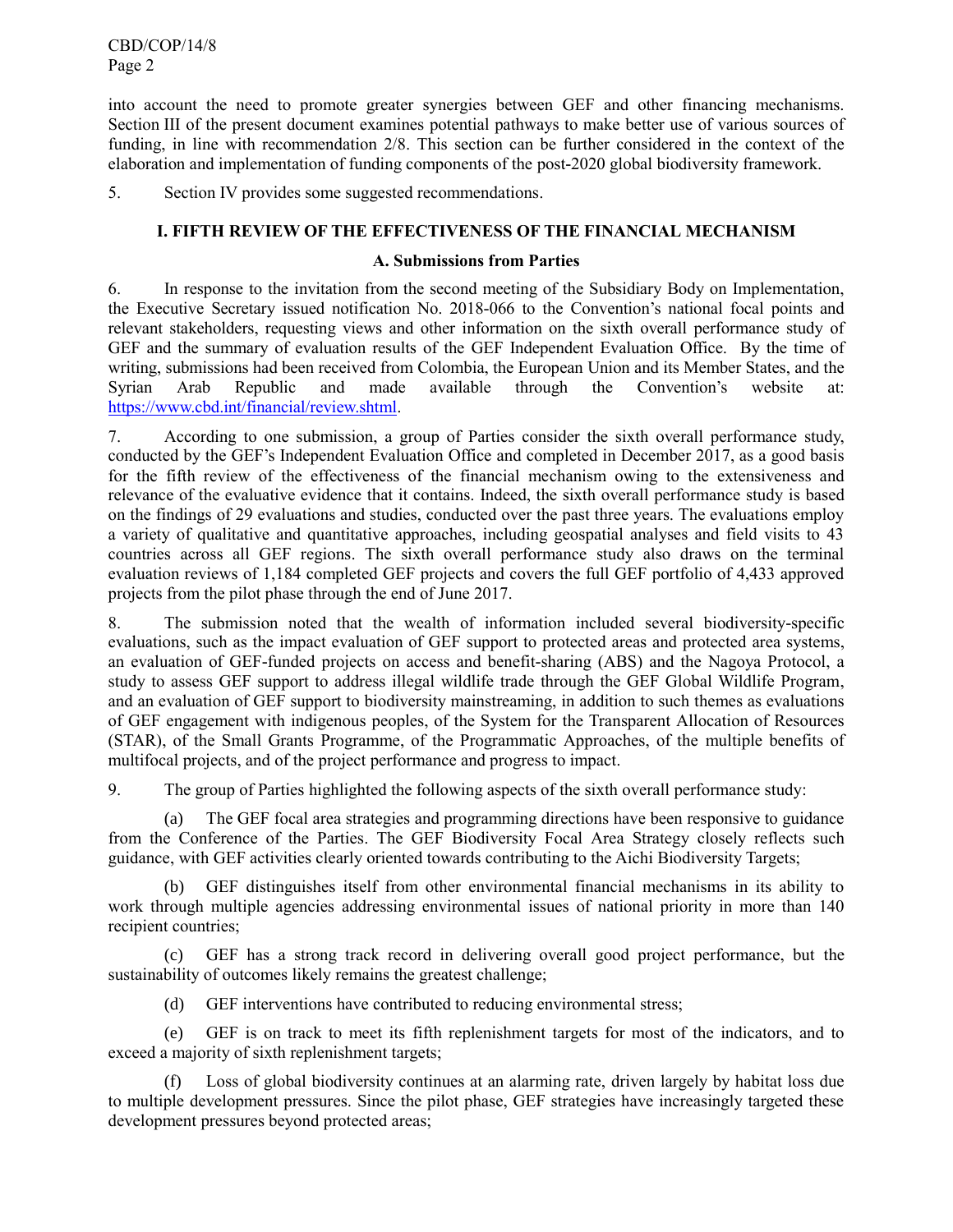(g) GEF has played a catalytic role and supported transformational change primarily through the biodiversity mainstreaming approach;

(h) The emphasis on integration, programmatic approaches and multifocal area projects is relevant in addressing drivers of environmental degradation; however, complex programme designs have implications for outcomes, efficiency and management;

(i) The Integrated Approaches are relevant to environmental issues and the countries/cities they serve, and have been designed for long-term sustainability;

(j) GEF support is contributing to biodiversity conservation by helping to lower habitat loss in protected areas as indicated by less forest cover loss in GEF-supported protected areas compared to protected areas not supported by GEF. GEF-supported protected areas also generally show positive trends in species populations and reduced pressures to biodiversity at the site level;

(k) GEF support has helped build capacities that address key factors affecting biodiversity conservation in protected areas, mainly in the areas of protected area management effectiveness, participatory planning and realization of economic and social benefits for local population, and sustainable financing. However, sustainable financing of protected areas remains a concern;

(l) GEF support is contributing to large-scale change in biodiversity governance in countries by investing in protected area systems, including legal frameworks that increase community engagement. Through interventions at the protected area level, GEF support is also helping catalyse gradual changes in governance and management approaches that help reduce biodiversity degradation;

(m) While sharing important characteristics with governments and other donors, GEF support allows adaptability and a higher likelihood of broader adoption in cases where it pays particular attention to three key elements in combination: long-term engagement; financial sustainability; and creation of links across multiple approaches, stakeholders and scales;

(n) The Global Wildlife Programme (GWP) is relevant to Biodiversity Strategy priorities under the sixth replenishment of the GEF Trust Fund and to advancing core goals of the Convention on Biological Diversity, including the Aichi Targets, and the goals of Convention on International Trade in Endangered Species of Wild Fauna and Flora;

(o) GWP shows remaining gaps in geographic and species coverage; the focus is mainly on single country projects;

(p) GWP has an appropriately comprehensive theory of change to address illegal wildlife trade; most GWP funding is focused on addressing illegal wildlife trade at the source;

There are structural limitations on the extent to which GWP child projects can be expected to fully realize the Program Framework Document (PFD) owing to the current funding mechanism;

(r) Political will and corruption are not explicitly and directly addressed in GWP projects;

(s) GEF-supported ABS through the Nagoya Protocol Implementation Fund with significant success in the support to ratification of the Nagoya Protocol, in the development of ABS pilots with the private sector and in linking ABS, conservation and equitable rights, welfare, resources and the needs of indigenous peoples and local communities.

10. With regard to issues of funding and governance, the group of Parties highlighted the following:

(a) The development of the partnership increased the capacity of GEF to address biodiversity issues;

(b) GEF financing has been constrained by exchange rate volatility, fragmentation in donor funding, and impediments to scaling up non-grant instruments;

(c) Operational restrictions and lack of awareness of GEF have resulted in limiting or not fully realizing the potential for successful engagement with the private sector;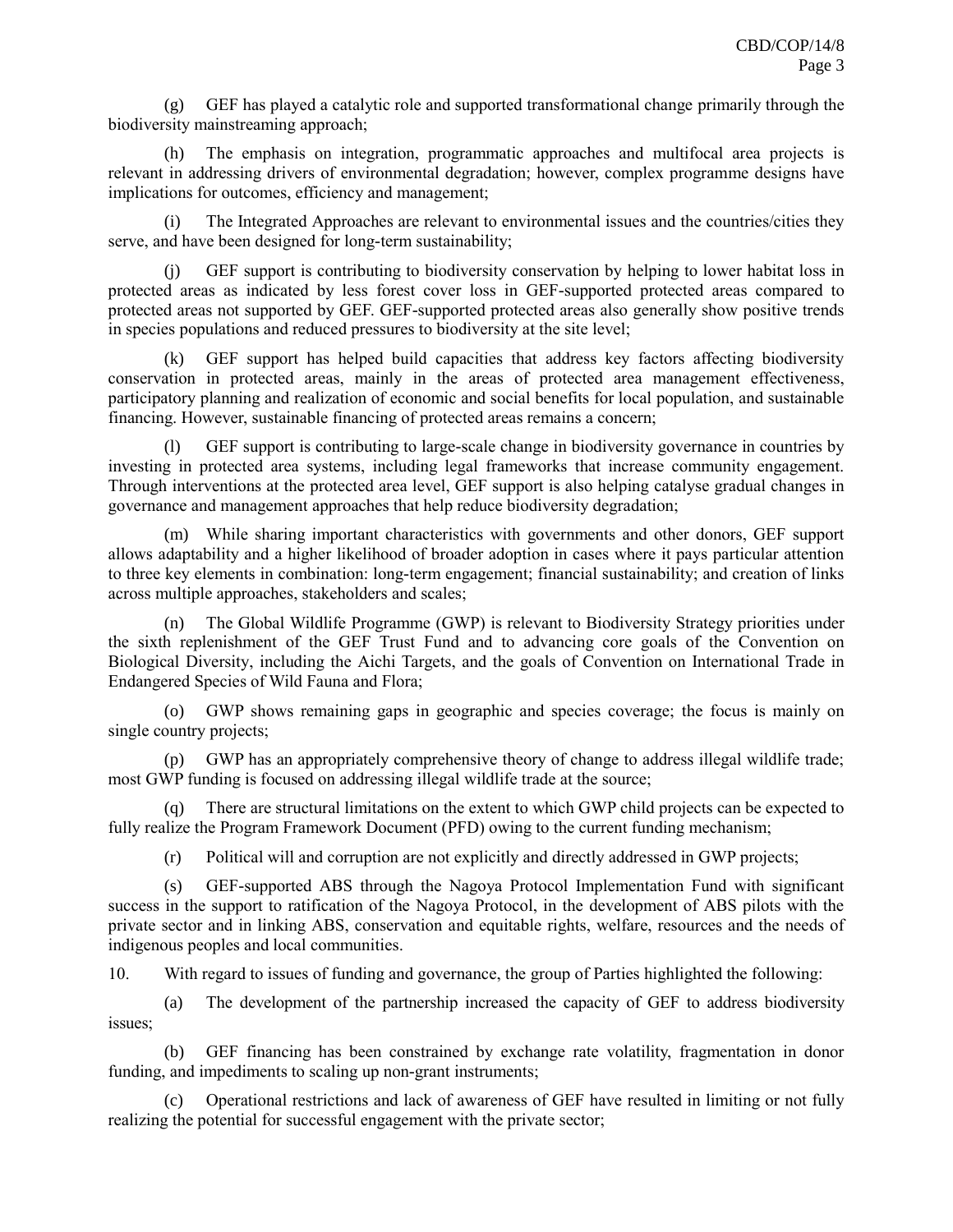(d) Overall, the GEF partnership is well governed; concerns continue to exist on matters related to representation, efficiency, accountability and transparency.

11. The group of Parties recognize that the policy recommendations for the seventh replenishment have addressed the concerns expressed in the sixth overall performance study, in particular:

(a) Updates to the STAR allocation methodology, including measures to address the particular needs of the poorest and most vulnerable GEF-recipient countries;

(b) Optimizing the use of GEF resources in different countries with a view to mobilizing greater investments in measures to achieve global environmental benefits, including through the Impact Programmes;

(c) Strengthening the GEF Partnership;

(d) Reviewing GEF governance with a view to further improving efficiency and effectiveness;

(e) Enhanced engagement with the private sector;

(f) Further work on practical approaches to gender mainstreaming, in accordance with the approved Gender Implementation Strategy, and capacity development;

(g) Consideration of issues related to anti-money-laundering and counter-terrorism finance in the review and update of the minimum fiduciary standards of GEF; strengthening the GEF results architecture, operational efficiency, and knowledge management;

(h) Developing options for a responsible investment strategy.

12. The second submission raised the following points:

(a) Only differentiation between developed countries and developing countries should be used, and other differentiations are not agreed language under the United Nations;

(b) The Small Grants Programme should have more resources and follow the rules applied in the sixth replenishment without introducing the new restrictions (i.e., countries may use up to 10 per cent of their STAR allocations, while not exceeding US \$2 million in upgraded countries);

(c) Regarding the use of the gross domestic product (GDP) to calculate STAR allocations, an increase in GDP does not necessarily translate into less need for STAR resources, since the nature of GDP does not fully reflect the economic, social and environmental challenges of higher-income countries;

(d) It is important for the Impact Programmes to elaborate clearer technical definitions, as well as methodological guides that facilitate monitoring and reporting, greater access to data, decision-making and monitoring of socioeconomic benefits;

(e) The GEF Secretariat should not impose minimum limits or specific types or sources of cofinancing or investments mobilized in the review of individual projects and programmes. As co-financing is optional, there should not be a fixed figure, but, rather, the figure should depend on the historical average of the country and the circumstances of each project;

(f) It is important that GEF consider reopening the certification process of national agencies to act as GEF agencies in each country;

(g) The country support programme is very useful in building capacities, especially in the process of forming new portfolios, in monitoring programmes and projects, as well as in developing regional programmes;

(h) It is very important to have adequate coordination between the secretariats of GEF and the conventions so that the support provided can be received in a timely manner and in line with the schedules established by the conferences of the parties and other decision-making bodies.

13. The third submission reported on GEF funding for the period 2001 to 2018 and indicated that its country was excluded from all regional projects that were meant to assist countries in implementing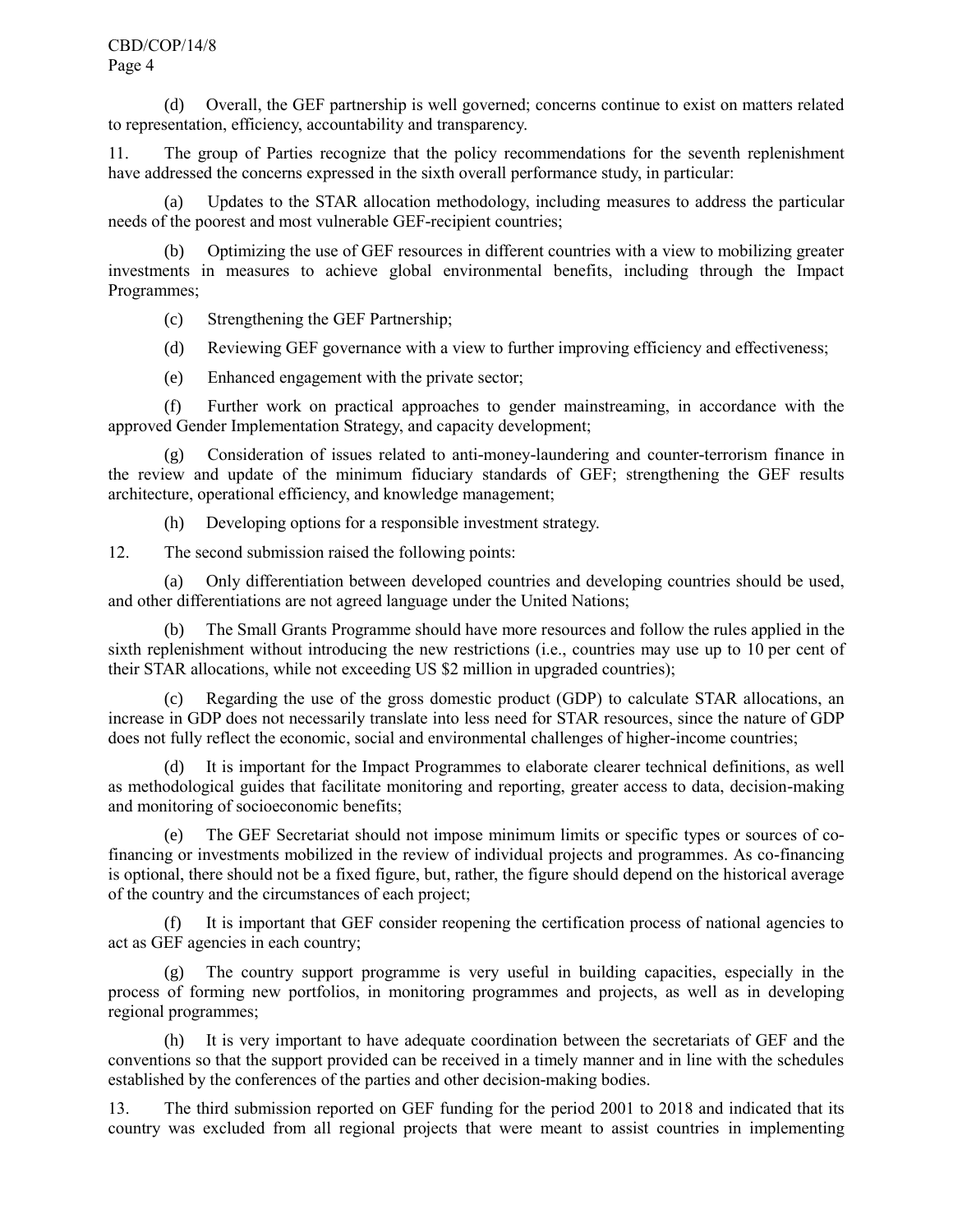various obligations under the Convention and its Protocols, and the funding for some of its national projects had been stopped. The submission stated that the country would raise this matter to search for solutions in order to obtain funding as an eligible country and to implement its obligations.

### **B. Evaluation results of GEF Independent Evaluation Office**

14. In the note on the financial mechanism (CBD/SBI/2/8), the Executive Secretary provided a checklist of action that GEF had taken to further improve the effectiveness of the financial mechanism, as well as the results of the related evaluation from GEF Independent Evaluation Office, particularly the sixth overall performance study report. A detailed summary of these evaluation results was provided in information document CBD/SBI/2/INF/25. Although the sixth overall performance study report was designed primarily to inform the negotiations on the seventh replenishment of the Trust Fund, many of its conclusions and recommendations can also be used to inform further consideration under Article 21 of the **Convention** 

15. *Strategic positioning*. According to the sixth overall performance study report, GEF draws its core relevance from the historical and foundational relationship it shares with the multilateral environmental agreements, providing support to countries in meeting their obligations under the agreements. Although other institutions with pledged amounts far exceeding those of GEF have emerged, — such as the Climate Investment Funds and the Green Climate Fund — GEF retains broad coverage of environmental issues, a large number of recipient countries, and a rich diversity of partners. Table 2.2 of the sixth overall performance study report, which is reproduced in the table below, estimated the share/influence of GEF funding in major development financial institutions. It indicates that further engagement between the Convention and various financial institutions is required in order to promote the unique space that GEF occupies in the global environmental financing architecture.

| Development financial institution                       | Estimated share of GEF funding in             |  |
|---------------------------------------------------------|-----------------------------------------------|--|
|                                                         | institution's expenditure/budget (percentage) |  |
| African Development Bank                                | 1.0                                           |  |
| <b>Asian Development Bank</b>                           | 0.1                                           |  |
| Inter-American Development Bank                         | 0.5                                           |  |
| European Bank for Reconstruction and Development        | 0.2                                           |  |
| World Bank Group                                        | 0.5                                           |  |
| Food and Agriculture Organization of the United Nations | 10.0                                          |  |
| International Fund for Agricultural Development         | 5.0                                           |  |
| United Nations Development Programme                    | 10.0                                          |  |
| <b>United Nations Environment Programme</b>             | 30.0                                          |  |
| United Nations Industrial Development Organization      | 25.0                                          |  |

|  |  |  |  |  | Table. Influence of GEF in development financial institutions |
|--|--|--|--|--|---------------------------------------------------------------|
|--|--|--|--|--|---------------------------------------------------------------|

*Source*: Independent Evaluation Office of the Global Environment Facility, *[Sixth overall performance study](https://www.thegef.org/sites/default/files/council-meeting-documents/GEF.A6.07_OPS6_0.pdf) of the GEF: The GEF [in the Changing Environmental Finance Landscape](https://www.thegef.org/sites/default/files/council-meeting-documents/GEF.A6.07_OPS6_0.pdf)*, p. 17, table 2.2 (June 2018).

16. *Promoting transformational change*. The sixth overall performance study report indicates that, in order to drive transformational change in any focal area, GEF will need to further its efforts in designing for transformation through adoption of systems approaches and addressing drivers of environmental degradation, and in promoting policy and regulatory reform and building institutional capacity in recipient countries. It would also require working with financial institutions to de-risk investment, develop structured finance deals and demonstrate how to engage markets. Transformational change for biodiversity would not likely be achieved through one fund. The Conference of the Parties can provide the rallying point for financial institutions to work together with GEF towards transformational change using systems approaches and catalysing large-scale project finance.

17. *Increasing co-financing*. According to the sixth overall performance study report, projects implemented by financial institutions — the African Development Bank, the Asian Development Bank, the Development Bank of South Africa, the European Bank for Reconstruction and Development, and the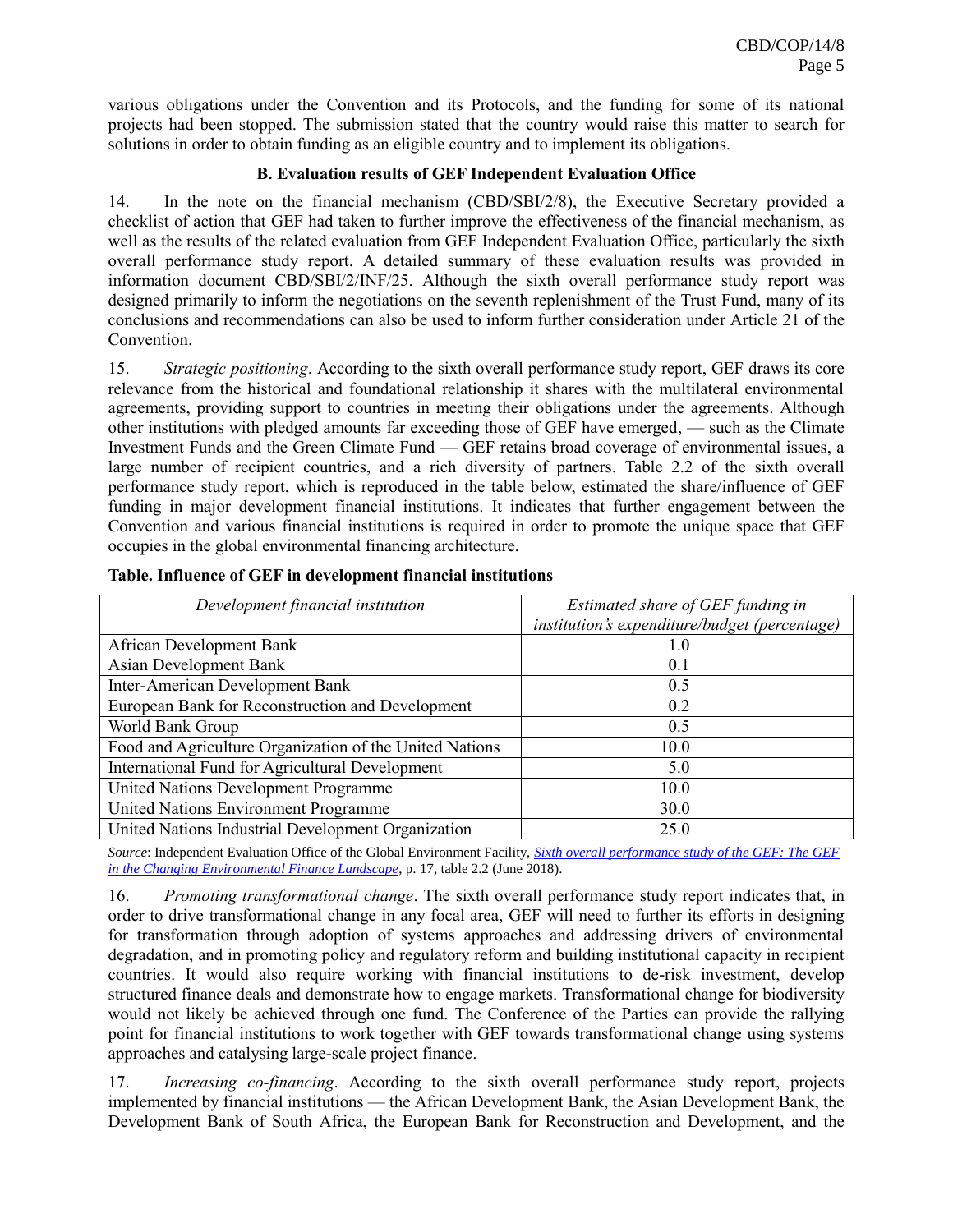CBD/COP/14/8 Page 6

World Bank — have higher levels of co-financing than projects implemented by other organizations. On average, projects implemented by financial institutions generate an additional \$4.70 of promised cofinancing per dollar of a GEF grant compared to other organizations. Owing to different levels of engagement with financial institutions, projects that address climate change generate higher co-financing ratios, while projects on biodiversity lower ratios.

18. *Engaging other financial institutions*. The sixth overall performance study report states that there are several private-sector participants in the climate finance space but few in the other focal areas covered by GEF, although all the conventions supported by GEF have, in their decisions, articulated a critical role for the private sector. It recommends adapting the GEF strategy to improve engagement with the private sector; for instance, in biodiversity conservation, long-term regulatory and policy intervention by GEF can help to catalyse private-sector investment. Financial institutions with mandates broader than development can play a critical role in transforming the private sector to a potentially large well of financing.

19. *Overcoming fragmentation*. According to the sixth overall performance study, distributing GEF resources equitably across all countries has led to an average allocation of \$16.4 million per country in the sixth replenishment for biodiversity, climate change and land degradation combined. Only 29 out of 142 countries received biodiversity allocations of more than \$10 million in the sixth replenishment. The relatively small size of GEF funding in biodiversity made it unattractive to development financial institutions, such as the African Development Bank, the Asian Development Bank, the European Bank for Reconstruction and Development, the Inter-American Development Bank, and the World Bank Group, while these institutions brought in most of the co-financing and blending associated with GEF projects. To help overcome fragmentation, it is thus critical for the Conference of the Parties to strengthen consideration of biodiversity in financial institutions.

20. *Improving systems for data, monitoring, and knowledge*. The sixth overall performance study report recommends that GEF systems for project management information, results and knowledge must be further strengthened to enable GEF to demonstrate its results and serve the needs of the partnership for learning. The monitoring system should capture good quantitative data on performance indicators with a focus on impacts, and the knowledge management system should provide a good repository of information to draw on and increase accessibility by all interested parties. Such data and knowledge can be easily fed into a broad hub of biodiversity funding information that may be systematized under the Convention on Biological Diversity.

21. Recommendations arising from this analysis are proposed in section IV below.

# **II. THIRD DETERMINATION OF FUNDING REQUIREMENTS**

22. In accordance with Article 21, paragraph 1, of the Convention, the Conference of the Parties decided to make an assessment, in anticipation of the replenishment of the GEF Trust Fund, of the amount of funds that are necessary to assist developing countries, in accordance with the guidance provided by the Conference of the Parties, in fulfilling their commitments under the Convention over the next GEF replenishment cycle, and on the occasion of each replenishment of the financial mechanism, will review the amount of funding necessary for the implementation of the Convention (decision III/8, para. 5).

23. The provision on determination of funding requirements was first operationalized in decision X/26, which includes the terms of reference for a full assessment of the amount of funds needed for the implementation of the Convention for the sixth replenishment period of GEF Trust Fund. The second determination of funding needs was completed by the Conference of the Parties at its thirteenth meeting, in time for the launch of the seventh replenishment negotiations for the GEF Trust Fund (decision XIII/21, paras. 14-16). The eighth replenishment negotiations for the GEF Trust Fund will have to be finalized in early 2022, and the corresponding determination of funding requirements will need to be initiated by the Conference of the Parties at its fourteenth meeting and completed by the fifteenth meeting, as indicated in the Multi-Year Programme of Work for the Conference of the Parties (decision XII/31), in time for the eighth replenishment negotiations.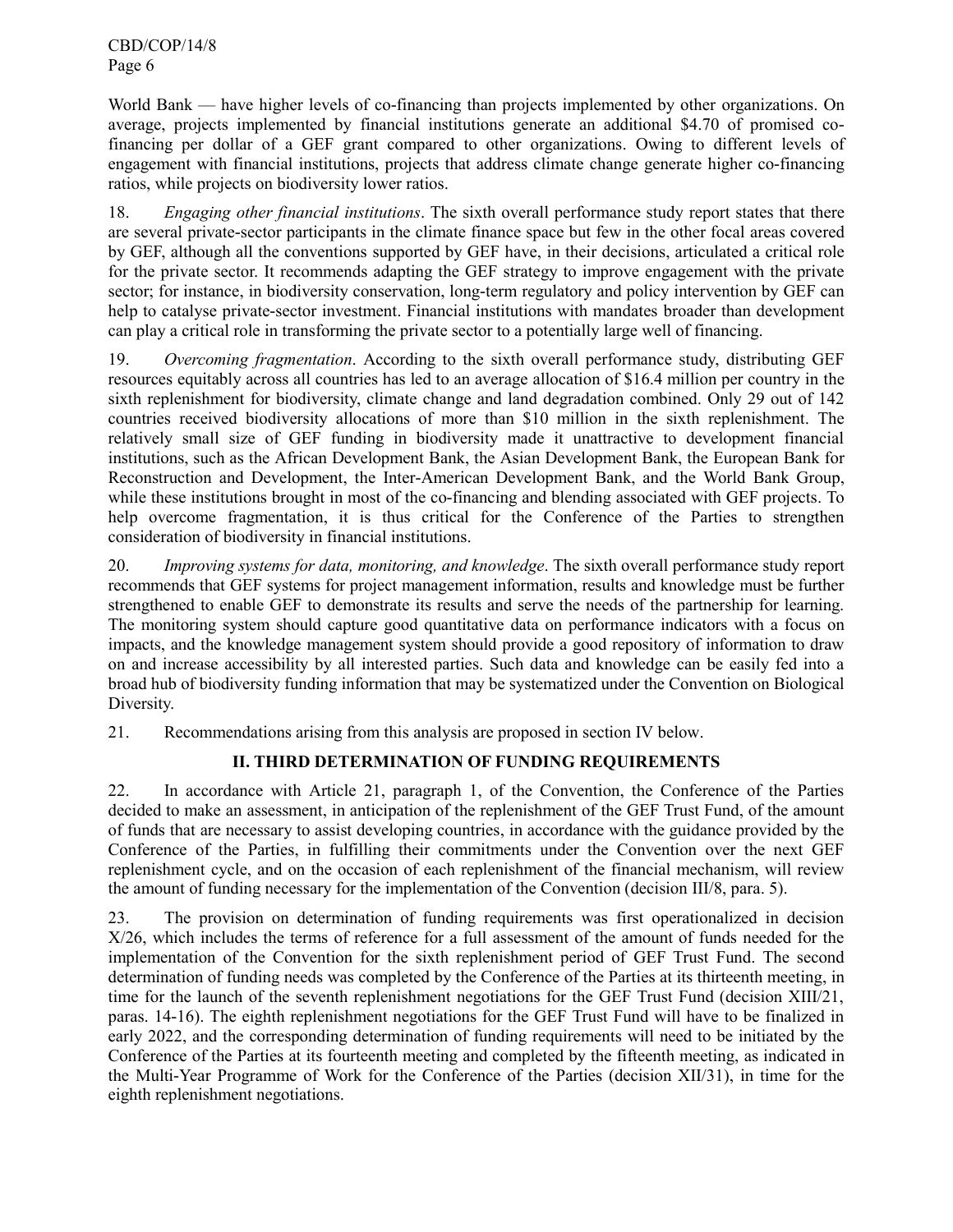24. In its report on a full assessment of the funds needed for the implementation of the Convention and its Protocols for the seventh replenishment (UNEP/CBD/COP/13/12/Add.2), the expert team established a simple assessment methodology capable of being replicated by subsequent assessments. According to the methodology, recipient countries submit to the Secretariat of the Convention their project-based funding needs, prepared using their national biodiversity strategies and action plans and the guidance to the financial mechanism, and considering their past and existing portfolios of funding, including co-financing. The Secretariat made the submissions of funding needs available through the website of the Convention. The funding needs indicated by countries are aggregated, and three scenarios are presented to the Conference of the Parties:

(a) Aggregation of funding needs submitted;

(b) Funding needs submitted plus allocations, during the preceding replenishment cycle, of recipient countries that have not submitted their funding needs;

(c) Total allocations of the preceding replenishment cycle, adjusted by the percentage changes demonstrated in the funding needs submissions for the next replenishment cycle over the preceding replenishment cycle.

25. It is proposed to follow a similar methodology for determining funding requirements for the eighth replenishment of the GEF Trust Fund.

26. Further to Article 21, paragraph 2, of the Convention, the Conference of the Parties is also expected to develop a four-year outcome-oriented framework of programme priorities for the eighth replenishment period (2023-2026) of the Global Environment Facility Trust Fund. To ensure that the framework of programme priorities is aligned with the post-2020 biodiversity framework, it should be developed as part of the process for developing the post-2020 biodiversity framework.

# **III. POST-2020 CONSIDERATION OF ARTICLE 21, PARAGRAPH 4**

27. In accordance with Article 21, paragraph 4, of the Convention, the Contracting Parties shall consider strengthening existing financial institutions to provide financial resources for the conservation and sustainable use of biological diversity. To operationalize this provision, the Conference of the Parties at its first meeting made the request for a study on the availability of financial resources additional to those provided through the restructured Global Environment Facility, and on the ways and means for mobilizing and channelling these resources in support of the objectives of the Convention (decision I/2 (financial resources and mechanism)). At subsequent meetings, the Conference of the Parties has undertaken to explore further ways and means to strengthen existing financial institutions, including requests made to financial institutions and development agencies in numerous decisions on thematic themes and cross-cutting issues. In the strategy for resource mobilization in support of the achievement of the Convention's three objectives for the period 2008-2015, contained in decision IX/11, the Conference of the Parties included a goal to strengthen existing financial institutions and promote replication and scaling up of successful financial mechanisms and instruments. In the note on the financial mechanism (CBD/SBI/2/8), information was provided on relevant funding needs and the latest developments in financial institutions and development agencies.

28. In recommendation 2/8, the Subsidiary Body on Implementation recommended encouraging the Executive Secretary to work closely with agencies associated with GEF in the transition to the post-2020 global biodiversity framework, taking into account the need to promote greater synergies between GEF and other financing mechanisms. This section identifies several areas the requiring attention of such expected collaboration, in particular in the context of generating a combined result of individual financial institutions that would be greater than a simple sum of the results of these individual financial institutions.

29. *Absence of an overall funding goal.* Despite the attention given to financial resources additional to those provided through GEF for the past 25 years, there has never been any funding goal developed under the Convention, something along similar lines to the goal of mobilizing jointly US\$ 100 billion per year by 2020 under the United Nations Framework Convention on Climate Change, which could rally support from all financial institutions. A number of relevant funding needs assessments has been available at the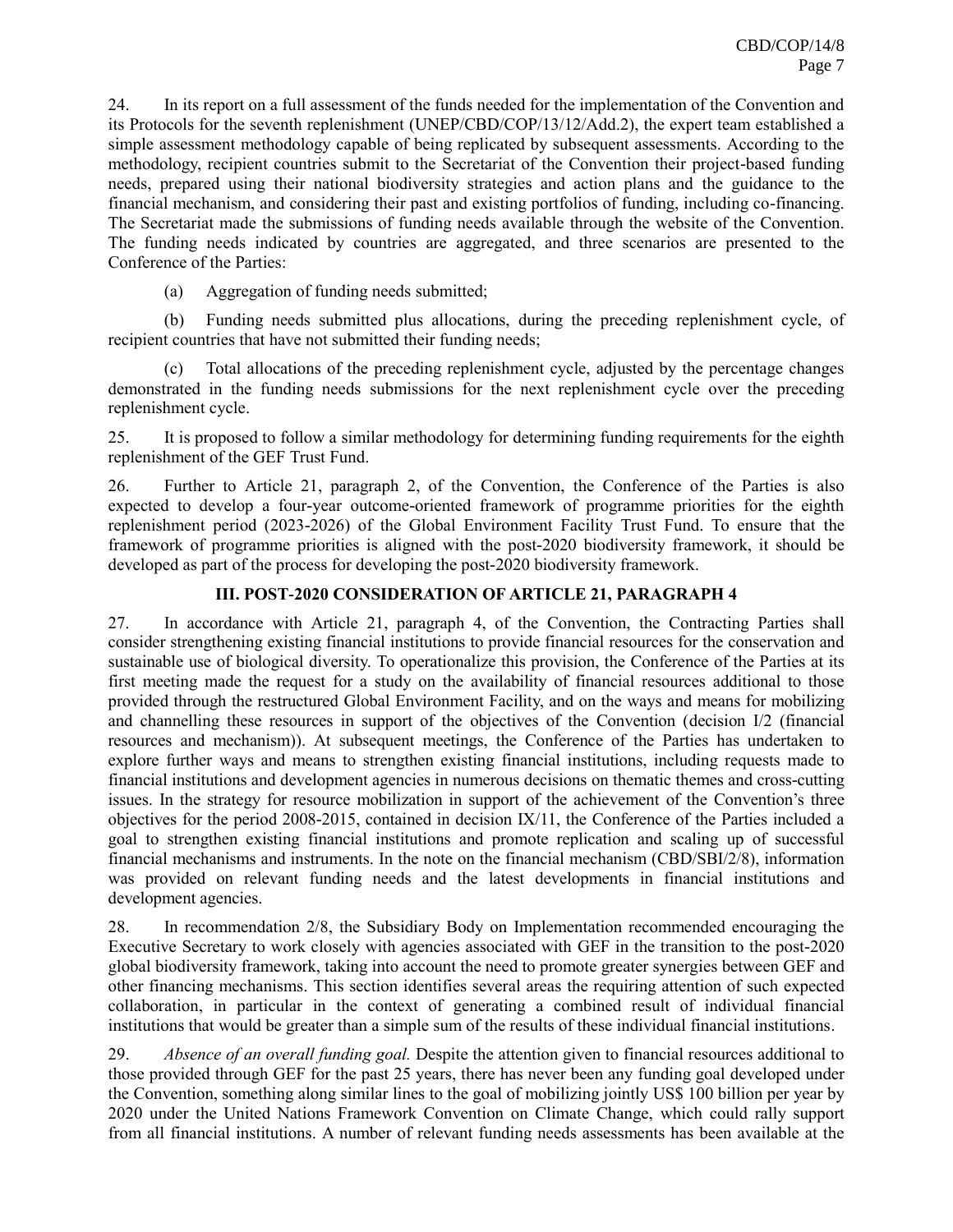CBD/COP/14/8 Page 8

global and national levels. The United Nations Environment Programme estimated in 2011 that an investment of 2 per cent of global GDP across 10 key sectors is what is required to kick-start a shift to a green economy. The United Nations Task Team Working Group on Sustainable Development Financing gathered cost estimates of the different dimensions of achieving the 2030 Agenda for Sustainable Development and calculated at least US\$ 20 trillion per year of spending needs in low- and lower-middleincome countries, with US\$ 300 billion to US\$ 400 billion specifically for biodiversity and ecosystem services, equivalent to about 0.5 per cent of global GDP. In the new fund, called "The Lion's Share", the United Nations Development Programme seeks a contribution of 0.5 per cent of media spending to support animals and habitats around the world. With the theme of "investing in biodiversity for people and planet", the fourteenth meeting of the Conference of the Parties might offer a unique opportunity to address the idea of developing a funding goal under the Convention.

30. *Absence of guiding, monitoring and review structure*. The financial mechanism has been a standing item on the agenda of the Conference of the Parties, but there has not been any process to assist the Conference of the Parties in undertaking this task. Past processes were focused on delivering specific tasks, such as expert panels that were established to assess funding needs or the terms of reference adopted for the independent evaluation of the effectiveness of the financial mechanism. However, no process has been established for Parties to guide, monitor and review the pertinent work of the Convention in its entirety, with participation from funding entities (multilateral, bilateral, regional and national) as well as from the private sector and civil society. As part of the Cancun Agreement, the Conference of the Parties to the United Nations Framework Convention on Climate Change at its sixteenth session decided to establish a Standing Committee on Finance to assist it in relation to the provisions on financial mechanism of the Convention, in terms of improving coherence and coordination in the delivery of climate change financing, rationalization of the financial mechanism, mobilization of financial resources and measurement, reporting and verification of support provided to developing country Parties. Activities of the Standing Committee on Finance include: organizing a forum for communication and continued exchange of information among bodies and entities dealing with climate change finance in order to promote linkages and coherence; maintaining linkages with the Subsidiary Body for Implementation and thematic bodies of the Convention; providing draft guidance with a view to improving the consistency and practicality of such guidance; making recommendations on how to improve the coherence, effectiveness and efficiency; providing expert input, including through independent reviews and assessments, into the preparation and conduct of the periodic reviews of the provisions on financial mechanism; preparing a biennial assessment, overview of climate finance flows, etc.

31. *Absence of linkage with financial institutions*. Following the goal of mobilizing jointly US\$ 100 billion per year by 2020 under the United Nations Framework Convention on Climate Change, multilateral development banks announced at the twenty-first session of the Conference of the Parties, in Paris, a joint statement of commitments to action and implementation for delivering climate change action at scale. A recent report shows that these development banks have all achieved their pledged contributions ahead of time. Many decisions adopted by the Conference of the Parties to the Convention on Biological Diversity over the past two decades contain a call to financial institutions and development agencies, but the level of engagement by these entities remains largely unknown.

32. *Absence of funding capacity and readiness.* Many countries, particularly the chronically underfinanced countries, often appear to have lower readiness and capacity to access and utilize various financial institutions, such as the Green Climate Fund. In general, the level of awareness of and the capacity to tap into various emerging funding opportunities remain overall low in biodiversity financing, and biodiversity stakeholders do not appear to be ready to tap funding other than grants for their project financing.

# **IV. RECOMMENDATIONS**

33. In the light of the above information, the Conference of the Parties may wish to consider adopting a decision along following lines:

*The Conference of the Parties*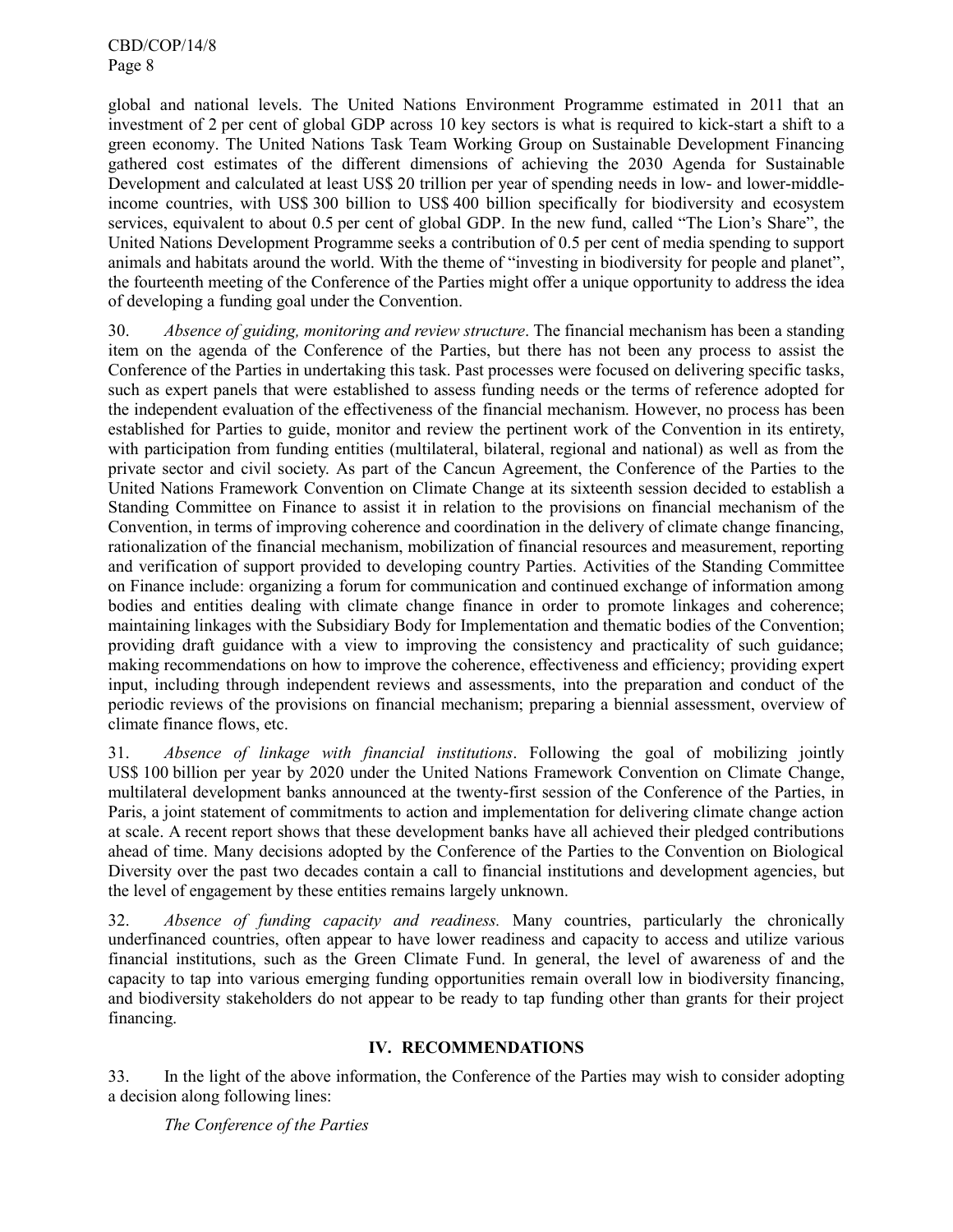# *Having considered* the note by the Executive Secretary,<sup>2</sup>

1. *Adopts* the terms of reference for a full assessment of the amount of funds needed for the implementation of the Convention and its Protocols during the eighth replenishment period of the Trust Fund of the Global Environment Facility, as annexed to the present draft decision;

2. *Invites* relevant Parties to submit to the Executive Secretary their estimated funding and investment needs under the financial mechanism for the third determination of funding and investment requirements by the Conference of the Parties at its fifteenth meeting in connection with the eighth replenishment of the Trust Fund of the Global Environment Facility;

3. *Requests* the Executive Secretary to prepare a compilation of estimated funding and investment needs submitted by relevant Parties, building on and further fine-tuning the methodology and the three scenarios used by the second determination of funding needs, for consideration by the Subsidiary Body on Implementation, at its third meeting, to inform the third determination of funding requirements by the Conference of the Parties at its fifteenth meeting, in anticipation of the eighth replenishment of the Trust Fund of the Global Environment Facility;

4. *Requests* the Subsidiary Body on Implementation at its third meeting to prepare proposals for a four-year outcome-oriented framework of programme priorities for the eighth replenishment period (2023-2026) of the Global Environment Facility Trust Fund, aligned with the draft post-2020 biodiversity framework, for consideration by the Conference of the Parties at its fifteenth meeting;

5. *Considers* the sixth overall performance study of the Global Environment Facility, conducted by the Facility's Independent Evaluation Office and completed in December 2017, as a good basis for the fifth review of the effectiveness of the financial mechanism, as well as the related submissions received from Parties, and *invites* the Council of the Global Environment Facility to take the following action in order to further improve the effectiveness of the financial mechanism:

(a) Continue to improve the design, management, and performance of the sixth-replenishment Integrated Approach Pilots, the seventh-replenishment impact programmes, other programmatic approaches, and multi-focal area projects in addressing drivers of environmental degradation;

Promote awareness to the existing processes under the Conflict Resolution Commissioner to address complaints related to the operations of the financial mechanism;

(c) Further improve the sustainability of funded projects and programmes, including sustainable financing of protected areas;

(d) Continue to improve the efficiency and accountability of the Global Environment Facility partnership;

(e) Include the following information in its report to the Conference of the Parties at its fifteenth meeting:

(i) Progress in implementing the new co-financing policy;

(ii) Performance of the Global Environment Facility's network of agencies;

6. *Requests* the Executive Secretary to take into account the experiences gained from past reviews of the effectiveness of the financial mechanism in preparing the terms of reference for the sixth review of the effectiveness of the financial mechanism, for consideration by the Conference of the Parties at its fifteenth meeting;

7. *Decides*, in the development of the post-2020 global biodiversity framework, to consider the following:

 $\overline{a}$ 

 $2$  CBD/COP/14/8.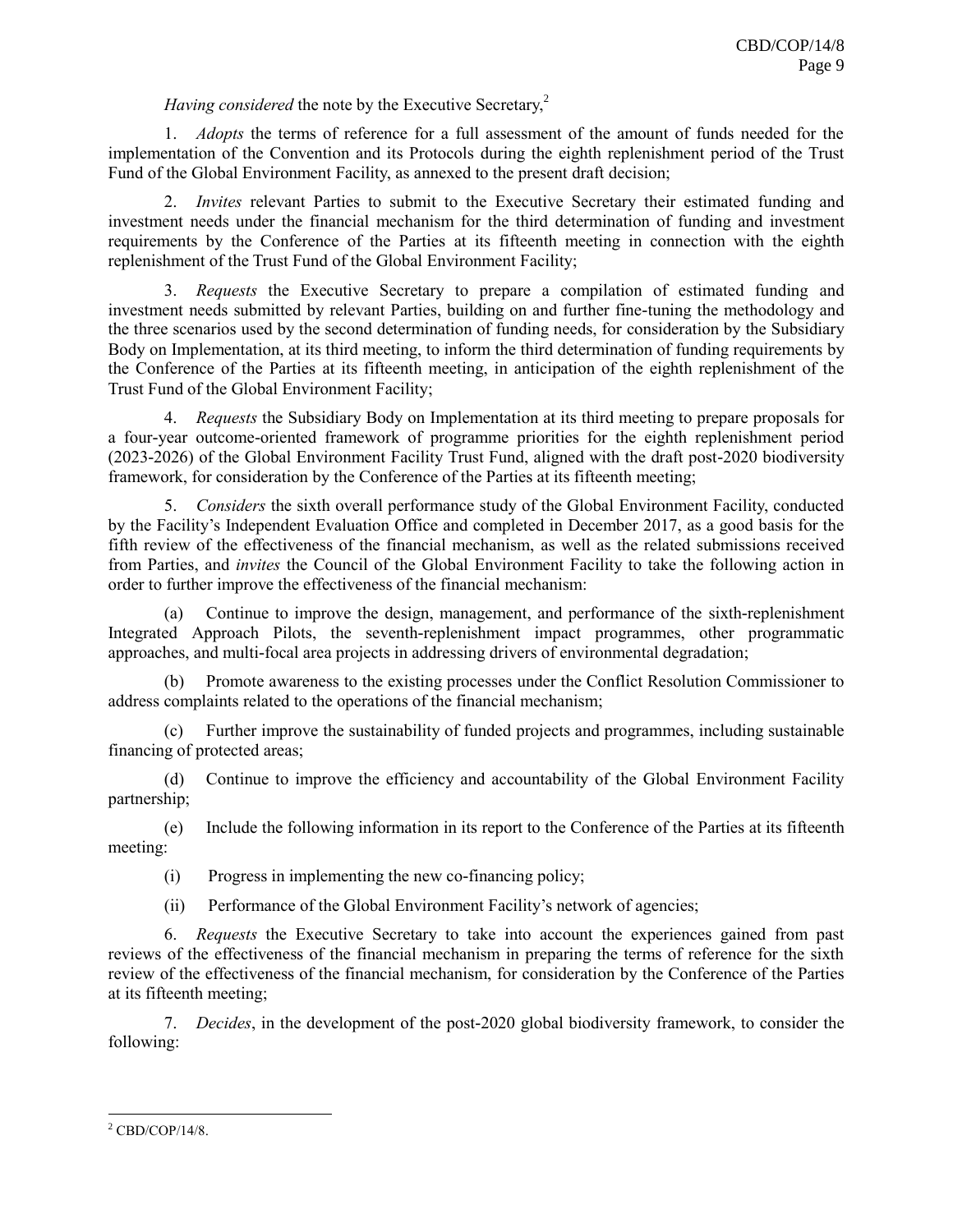(a) A standing committee on finance under the Conference of the Parties to assist the Conference of the Parties in strengthening funding systems in accordance with Article 21, paragraph 4, of the Convention;

(b) An overall goal for biodiversity finance, commensurate with the magnitude of the funding needs assessed under the Convention and other international forums;

(c) Ways to strengthen the engagement of a wider range of financial institutions to support the Convention;

(d) Ways to improve the readiness and capacity of Parties to access and utilize financial resources in support of the Convention.

#### *Annex*

### **TERMS OF REFERENCE FOR A FULL ASSESSMENT OF THE AMOUNT OF FUNDS NEEDED FOR THE IMPLEMENTATION OF THE CONVENTION AND ITS PROTOCOLS DURING THE EIGHTH REPLENISHMENT PERIOD OF THE TRUST FUND OF THE GLOBAL ENVIRONMENT FACILITY**

### **Objective**

1. The objective of the work to be carried out under the present terms of reference is to enable the Conference of the Parties to make an assessment of the amount of funds that are necessary to assist developing countries and countries with economies in transition, in accordance with the guidance provided by the Conference of the Parties, in fulfilling their commitments under the Convention and its Protocols over the seventh Global Environment Facility replenishment cycle, and determine the amount of resources needed, in accordance with Article 21, paragraph 1 an[d decision III/8.](http://www.cbd.int/decisions/?m=cop-03&n=08)

#### **Scope**

2. The assessment of funding needs for the implementation of the Convention and its Protocols should be comprehensive and primarily directed towards assessing total funding needs required to meet agreed full incremental costs of measures that developing country Parties and Parties with economies in transition implement in accordance with the guidance provided by the Conference of the Parties to fulfil their obligations under the Convention and its Protocols for the period July 2022 to June 2026.

### **Methodology**

3. The funding needs assessment should take into account:

(a) Article 20, paragraph 2, and Article 21, paragraph 1, of the Convention, as well as the Strategic Plan for Biodiversity 2011-2020;

(b) Guidance to the financial mechanism from the Conference of the Parties which calls for future financial resources;

(c) Rules and guidelines agreed by the Council of the Global Environment Facility for determining eligibility for funding of projects;

(d) Experience to date, including limitations and successes of projects funded by the Global Environment Facility, as well as the performance of the Facility and its agencies;

(e) All obligations under the Convention and its Protocols and relevant decisions adopted by the Conference of the Parties;

(f) The post-2020 biodiversity framework, including phasing;

(g) Investments required in national strategies, plans or programmes developed in accordance with Article 6 of the Convention;

The information communicated to the Conference of the Parties in national reports and information provided by the Parties through the financial reporting framework;